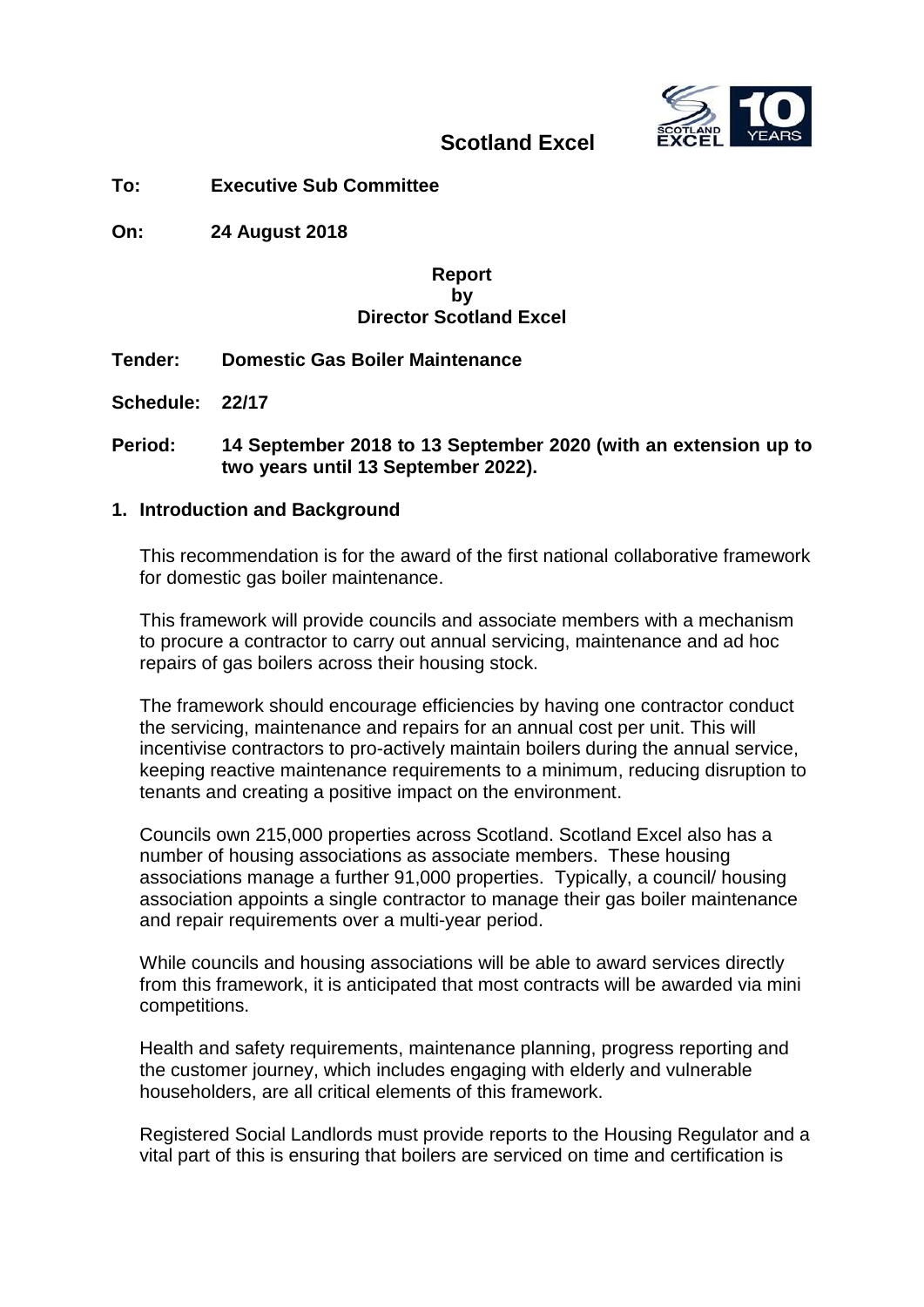recorded. Purchasers also require access to a system that keeps them up to date with specific job information so that they can respond to tenant queries.

For domestic gas boiler maintenance compliance is a vital element and it is imperative that suppliers provide a consistent, high level of service as failure could result in the Housing Regulator issuing penalties to the housing provider.

This new framework will support councils in delivering against Scotland's National Outcomes. Through this framework, councils will ensure gas boilers are efficient and working economically, reducing fuel emissions and increasing energy efficiency within the housing sector.

## **2. Scope, Participation and Spend**

The core service of the framework will be providing an annual gas boiler safety check, including carbon monoxide detector check and breakdown service.

In addition, a void service will be provided where a heating system may be drained and the gas supply capped until a new tenancy agreement is in place.

In addition to these core services, the framework will also support the provision of several supplementary services such as:

- Diagnostics and repairs to electrical equipment providing power up to the boiler
- Diagnostics, repairs and replacements to boiler controls
- Installation of parts or, when deemed beyond economic repair, installation of entire heating systems
- Servicing, repairs or replacements to fire alarm systems
- Building and maintaining of property asset lists
- Servicing and maintenance of other domestic heating appliances
- Storage and refitting of boilers in void properties.
- Servicing and maintenance of commercial gas boilers
- Servicing and maintenance of boilers powered by other fuels

As detailed in Appendix 1, ten councils and six associate members have confirmed their intention to participate on this framework either from the framework start date or when existing agreements come to an end.

The remaining councils are unlikely to access this first national framework for a variety of reasons, including:

- the council has no housing stock;
- the service falls within a broader facilities management agreement;
- the service is provided by an in-house workforce; or
- the council's domestic boilers are powered using an alternative fuel to gas.

To meet the requirements of contracting councils, Scotland Excel has developed this framework to incorporate two sets of standard industry terms and conditions.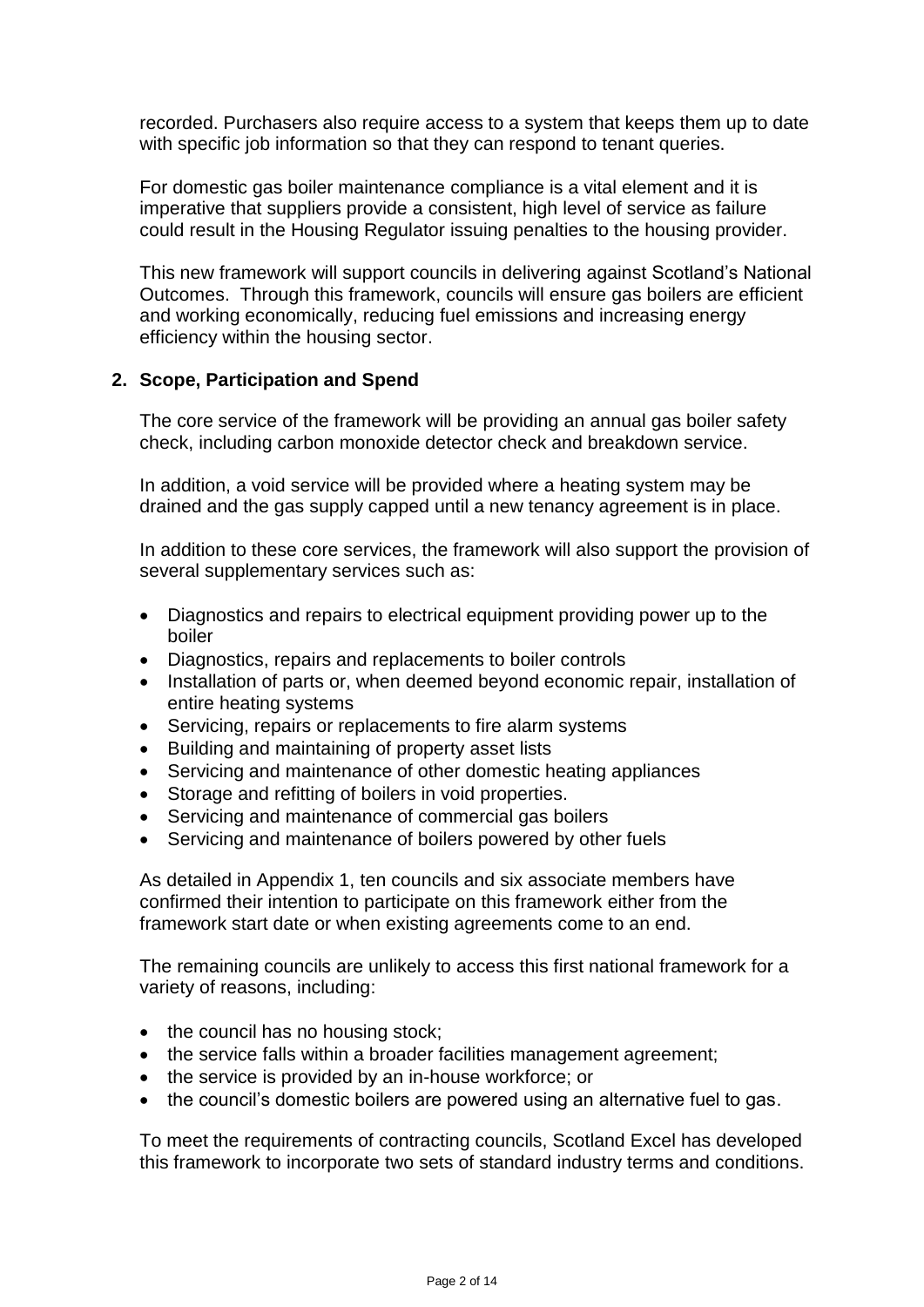To award contracts, participating bodies can select the New Engineering Contract 4 (NEC4) Term Service Contract or the Scottish Building Contract Committee (SBCC) Measured Term Contract.

The level of spend is anticipated to be an average of £10 million per annum over the four years, increasing as current contractual arrangements expire and members migrate across to the framework.

### **3. Procurement Process**

During the development of the procurement strategy, in addition to member councils, Scotland Excel consulted with a range of key stakeholders. Following publication of a Prior Information Notice (PIN), 16 supplier meetings were held, which resulted in the sharing of valuable information in relation to market trends, innovation and cost drivers. This also provided an opportunity to consult with suppliers on their views of a national collaborative framework.

A User Intelligence Group (UIG) consisting of procurement and technical representatives from the participating councils was established to support the development of the procurement strategy and specification.

Due to the labour-intensive nature the services, technical panel representatives agreed that the framework should be a single lot with 37 geographical sub lots. This strategy was designed to simultaneously encourage Small to Medium Enterprises (SMEs) to submit offers and to ensure suppliers bid only for those areas they had realistic capacity to deliver high quality services.

The UIG endorsed the use of the open procedure. To be eligible for award, tenderers were required to pass the minimum standards of bidder selection. The minimum standards were assessed using the European Single Procurement Document (ESPD) and included questions on insurance, financial standing, quality management, health and safety and environmental management.

Within the technical section, suppliers were required to evidence their knowledge and experience by responding to a series of scored questions, covering the following areas

| Area           | <b>Question</b>       | <b>Maximum points</b><br>available |
|----------------|-----------------------|------------------------------------|
| Commercial 60% |                       |                                    |
|                | Service<br>Response   | 14.5                               |
| Technical 40%  | Reporting             | 11.4                               |
|                | Customer<br>Interface | 7.5                                |
|                | Mobilisation          | 3.5                                |

#### **Table 1: Available Points**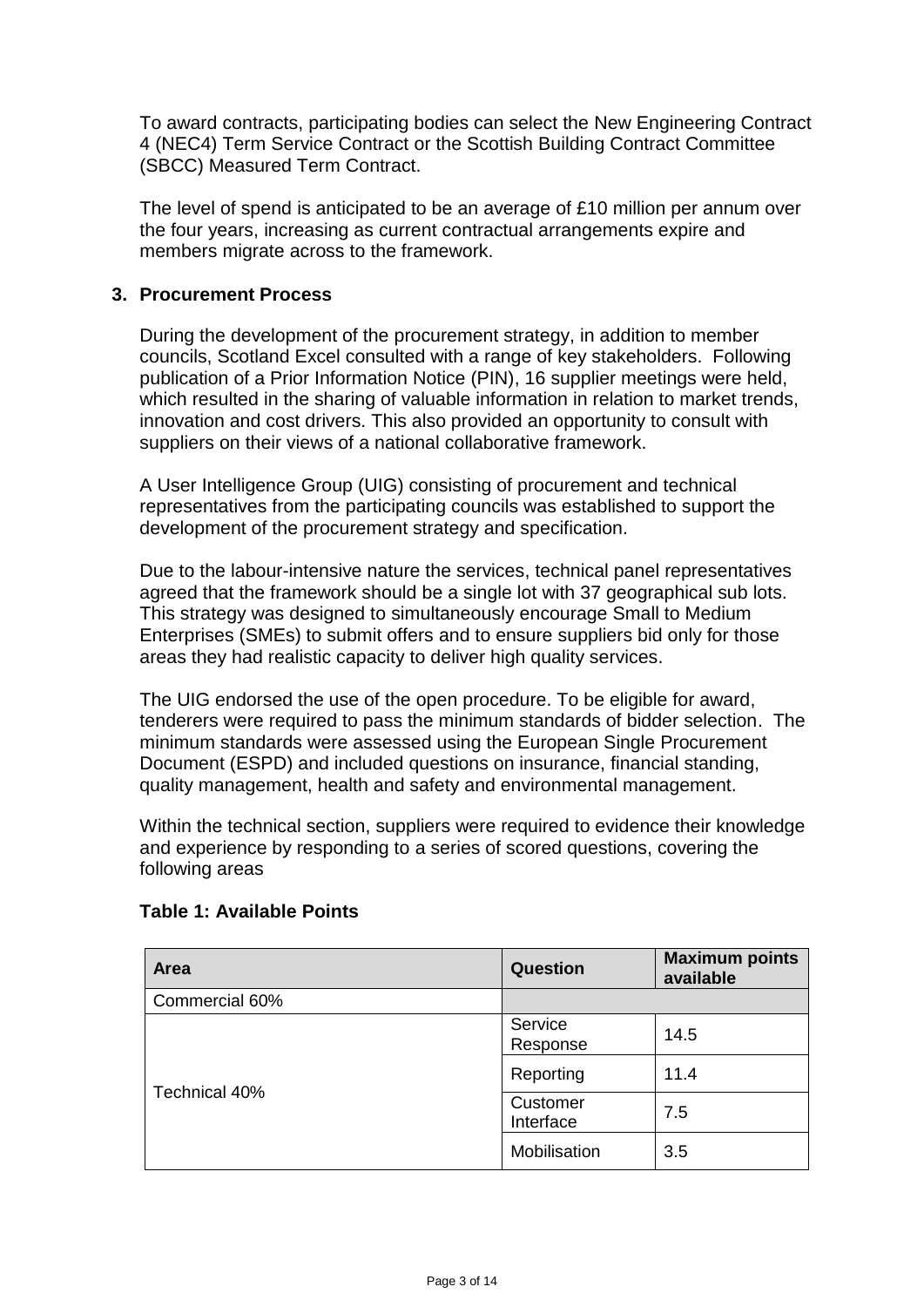| Community<br><b>Benefits</b> | ⌒ |
|------------------------------|---|
| Workforce                    |   |
| Matters (Inc.                |   |
| living wage)                 |   |

Within the commercial section, tenderers were invited to submit offers for one, all or any number of the 37-geographical locations. Tenderers were invited to offer rates for the core service, void service and supplementary services for each geographical location they tendered. Some pricing assumed a standard term of three years. In such cases, a percentage discount was sought as an option for councils prepared to commit to a term of four years; conversely percentage uplifts were offered as options for councils only agreeing to terms of one or two years.

## **4. Report on Offers Received**

In total, 37 organisations accessed the tender documents, with 12 offers received before the closing date.

One tenderer failed to submit a commercial response, as such this bid was noncompliant, they were advised that they would not be considered further.

Two tenderers submitted pricing, which on initial assessment was considered to be abnormally low. Both tenderers were asked to clarify the submitted pricing in line with regulation 69 of the Public Contracts Regulations 2015, which requires a contracting authority to investigate such concerns. One of the tenderers offered a reasonable explanation for their tendered pricing, which satisfied the requirements of the regulation. The other tenderer withdrew those elements of their submission that were abnormally low. The remaining aspects of their offer were evaluated in accordance with the established criteria.

Based on the criteria and scoring methodology set out in the tender document, a full evaluation of the 11 compliant offers set out in Appendix 2 was conducted and details of the overall scores are set out in Appendix 3.

## **5. Recommendations**

Based on the evaluation undertaken and to secure best value, capacity and coverage, it is recommended that a multi supplier framework is awarded to 10 contractors across the 37 geographical areas as outlined in Appendix 3.

These 10 recommended tenderers offer nationwide coverage under the framework with eight of the suppliers classified as SME's.

#### **6. Benefits**

#### **Benchmarking**

Scotland Excel sought current rates from councils and housing associations as a comparative benchmark for measuring the competitiveness of the tendered rates. Further benchmarking will be carried out on an individual basis for those who wish to join the framework throughout its lifetime.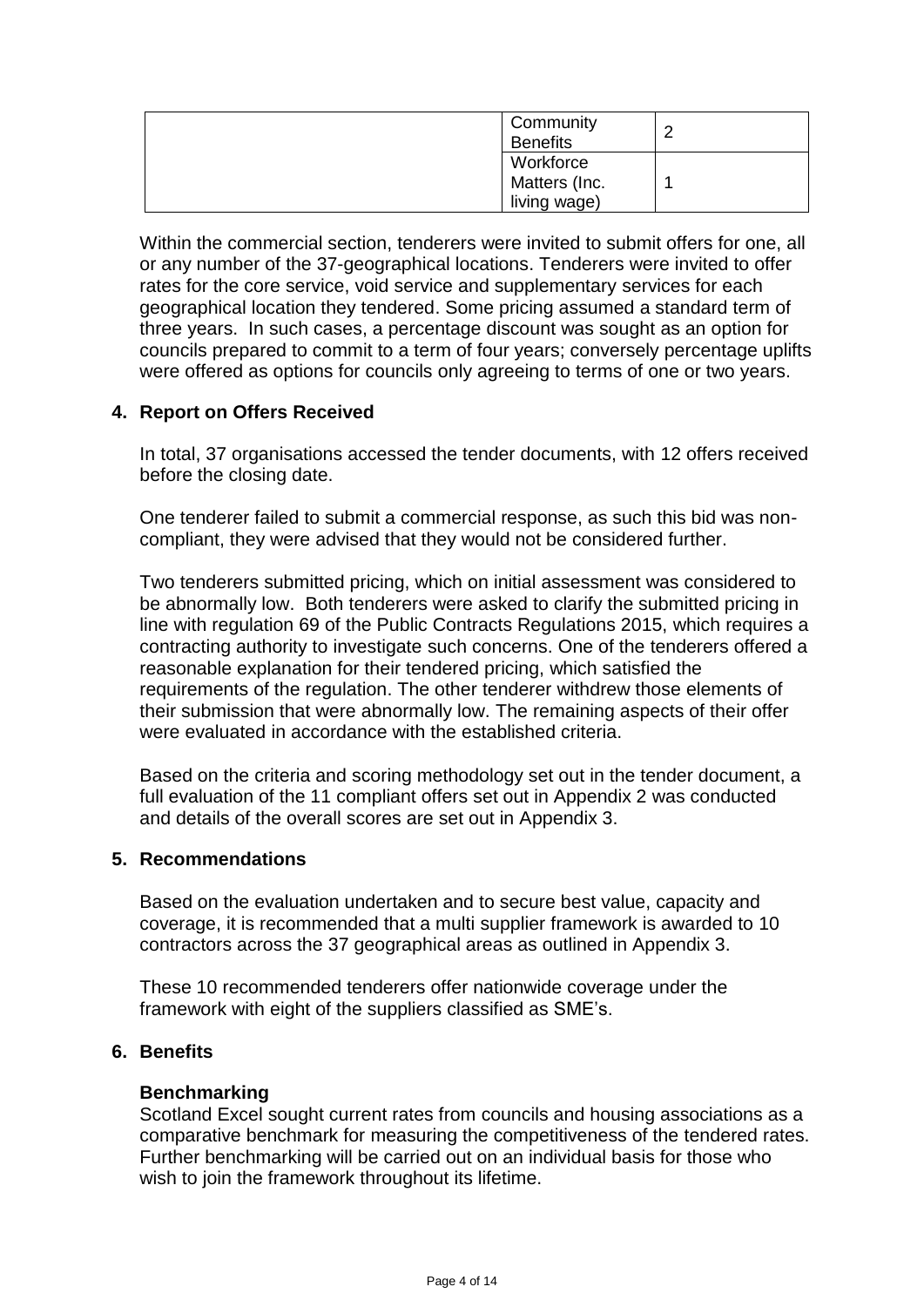The benchmarking exercise projects an average saving of 5.8% for councils, equating to a total council saving of approximately £617k per annum. The benchmarking exercise projects a saving of 9.5% for housing associations, equating to a total annual saving for housing associations of approximately £163k per annum.

An additional average savings of 2% is available for framework users that award a four-year contract.

## **Price Stability**

Framework pricing is fixed for the first two years of the framework. Thereafter, in accordance with the terms of the framework, any price increases will require to be supported with documentary evidence and will be validated against changes in market pricing, tracked in accordance with Scotland Excel's indexation model.

### **Sustainable Procurement Benefits**  *Environmental Initiatives*

Tenderers were asked to show how they will minimise the environmental impact of their services and work towards the achievement of Scotland's National Outcomes, such as:

- We value and enjoy our built and natural environment and protect it and enhance it for future generations.
- We reduce the local and global environmental impact of our consumption and production.
- We live in well-designed, sustainable places where we are able to access the amenities and services we need.

The following is an overview of some of the environmental commitments from the recommended suppliers, which will be monitored as Key Performance Indicators throughout the lifetime of the framework:

- Six suppliers will implement and maintain policies to ensure that vehicles meet high environmental standards at the time of procuring them.
- Three suppliers will provide staff with fuel efficient driver training both practical and theory.
- Three suppliers will utilise a fully auditable telematic solution for their vehicle fleet for monitoring CO2 emissions, idle time and vehicle trip data.

## *Community Benefits*

All recommended suppliers have agreed to deliver a specified level of community benefit 'points' within each council area. These points will be commensurate with the level of spend achieved in that council area. This approach will give councils the opportunity to agree with suppliers the specific benefits that will best support their local area. Examples of the type of benefits that could be delivered include:

• Employment opportunities;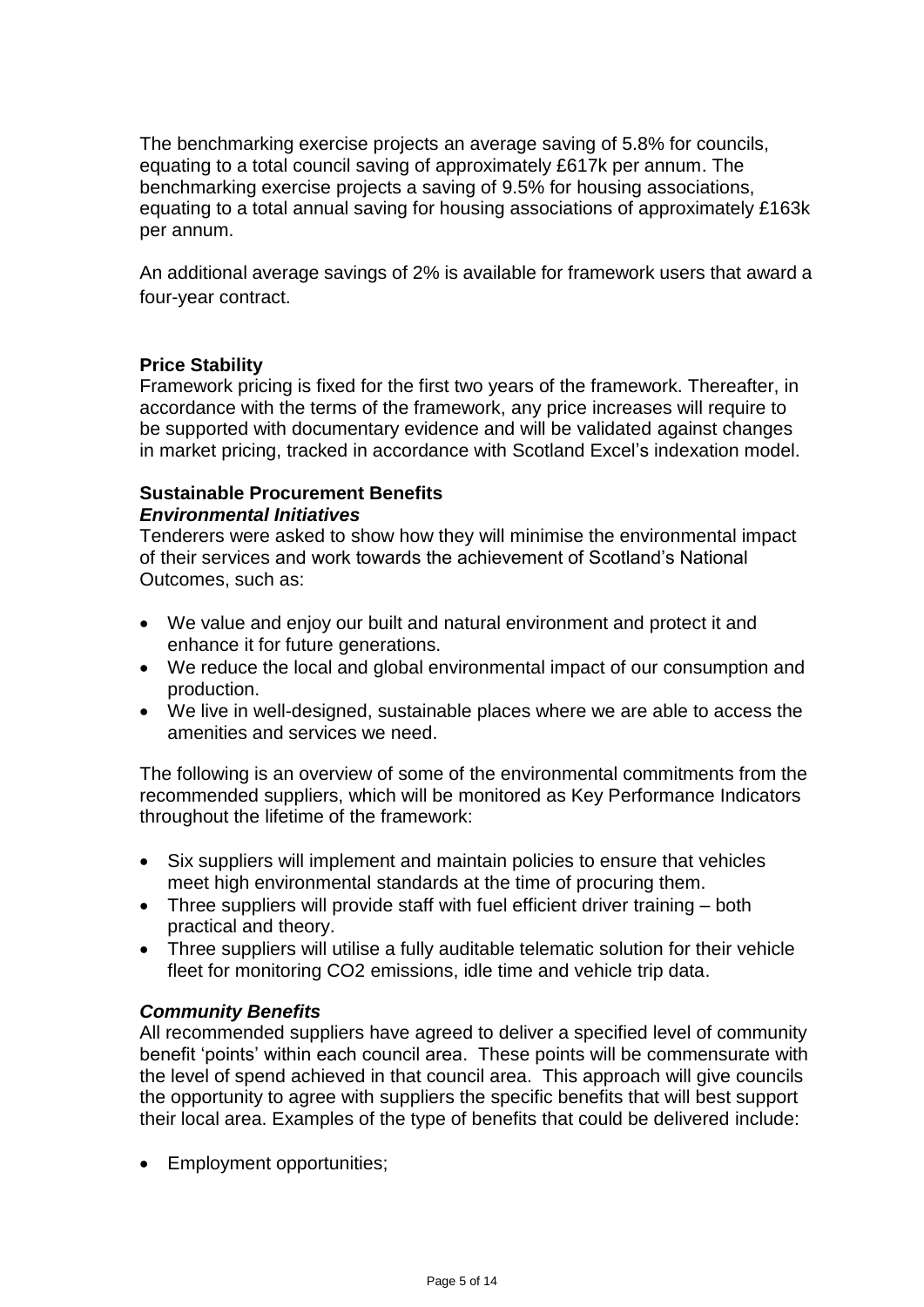- Apprenticeships, work experience and training;
- Sponsorship of local community projects.

Suppliers will meet with Scotland Excel annually to identify what spend thresholds have been met and agree the specific community benefits to be delivered with the relevant council representatives. Suppliers have agreed to report ongoing delivery of community benefits to Scotland Excel on a six-monthly basis.

#### *Workforce Matters*

Suppliers were asked to confirm their approach to workforce matters and the payment of the Scottish Living Wage to their workforce. All ten recommended suppliers pay their employees (except volunteers, apprentices and interns) the Scottish Living Wage, with eight of these living wage accredited.

Tenderers also detailed their fair working practices including how they will support staff development, flexible working policies and employee training.

Scotland Excel will work with all awarded suppliers during the lifetime of the framework to ensure commitments are met.

#### **7. Contract Mobilisation and Management**

Both awarded suppliers and participating members will be issued with a mobilisation pack containing information relating to the operation of the framework, roles and responsibilities, management information requirements and community benefits commitments.

In accordance with Scotland Excel's established Contract and Supplier Management (CSM) programme, this framework is classified as level two. This classification will be reviewed on an a bi-annual basis.

As such, on a quarterly basis Scotland Excel will collect, analyse and review management information submitted by suppliers. Scotland Excel will also regularly monitor and report on framework KPIs, including the provision of environmental initiatives, community benefits and workforce matters. At least annually, Scotland Excel will meet with the framework suppliers and the UIG to review the framework operation and discuss potential development opportunities.

#### **8. Summary**

This framework aims to maximise collaboration and deliver best value to Scotland Excel members and associate members who are procuring essential gas boiler maintenance services. It is anticipated that a range of sustainable benefits will be delivered in relation to environmental initiatives, community benefits and fair work practices.

The Executive Sub Committee is requested to approve the recommendations to award this framework agreement as detailed in Appendix 3.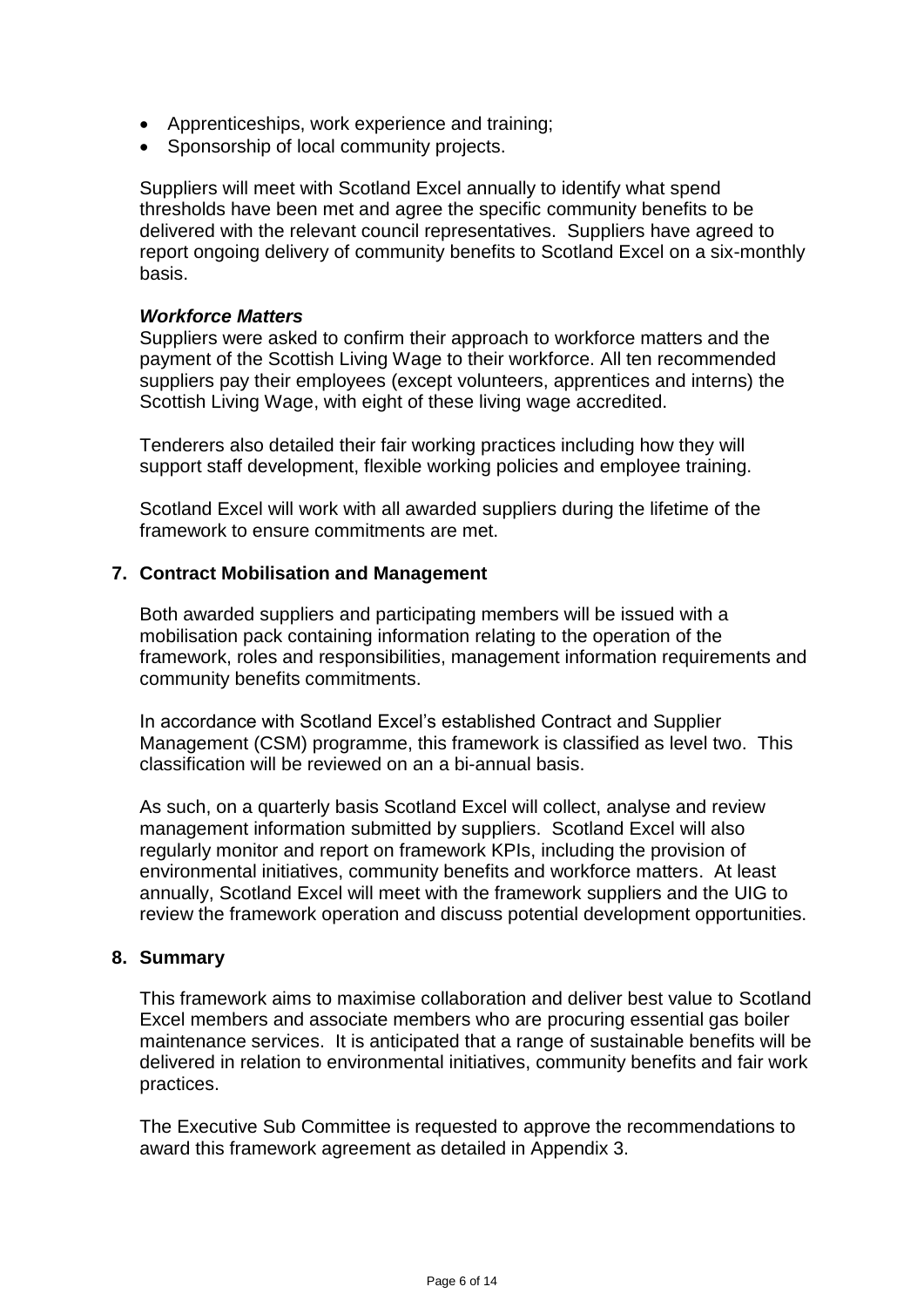### **Appendix 1 – Participation and Spend Summary**

**\*** Denotes further discussion with council prior to current contract end.

|                                 |                                     |                                 | Domestic Gas Boiler Maintenance Framework 22-17 |                             |                                           |                                           |                                     |
|---------------------------------|-------------------------------------|---------------------------------|-------------------------------------------------|-----------------------------|-------------------------------------------|-------------------------------------------|-------------------------------------|
| <b>Member Name</b>              | <b>Participation in</b><br>Contract | <b>Participation Entry Date</b> | <b>Estimated Annual</b><br>Spend (£)            | <b>Source of Spend Data</b> | % Estimated<br>Forecast<br><b>Savings</b> | <b>Estimated</b><br>Annual<br>Savings (£) | <b>Basis of Savings Calculation</b> |
| Aberdeen City Council           | Yes                                 | 01 March 2020                   | £2,199,000                                      | Spikes Cavell               | 5.8%                                      | £127,542                                  | <b>Average Saving</b>               |
| Aberdeenshire Council           | No                                  |                                 |                                                 |                             |                                           |                                           |                                     |
| Angus Council                   | No                                  |                                 |                                                 |                             |                                           |                                           |                                     |
| Argyll & Bute Council           | No                                  |                                 |                                                 |                             |                                           |                                           |                                     |
| City of Edinburgh Council       | <b>No</b>                           |                                 |                                                 |                             |                                           |                                           |                                     |
| <b>Clackmannanshire Council</b> | No                                  |                                 |                                                 |                             |                                           |                                           |                                     |
| Comhairle nan Eilean Siar       | <b>No</b>                           |                                 |                                                 |                             |                                           |                                           |                                     |
| Dumfries & Galloway Council     | <b>No</b>                           |                                 |                                                 |                             |                                           |                                           |                                     |
| Dundee City Council             | No                                  |                                 |                                                 |                             |                                           |                                           |                                     |
| <b>East Ayrshire Council</b>    | No                                  |                                 |                                                 |                             |                                           |                                           |                                     |
| East Dunbartonshire Council     | <b>No</b>                           |                                 |                                                 |                             |                                           |                                           |                                     |
| East Lothian Council*           | No                                  |                                 |                                                 |                             |                                           |                                           |                                     |
| East Renfrewshire Council       | Yes                                 | 01 November 2018                | £296,300                                        | Spikes Cavell               | 5.8%                                      | £17,185                                   | <b>Average Saving</b>               |
| Falkirk Council*                | No                                  |                                 |                                                 |                             |                                           |                                           |                                     |
| Fife Council                    | <b>No</b>                           |                                 |                                                 |                             |                                           |                                           |                                     |
| Glasgow City Council            | <b>No</b>                           |                                 |                                                 |                             |                                           |                                           |                                     |
| Highland Council                | <b>No</b>                           |                                 |                                                 |                             |                                           |                                           |                                     |
| Inverclyde Council              | No                                  |                                 |                                                 |                             |                                           |                                           |                                     |
| Midlothian Council              | Yes                                 | 01 March 2022                   | £670,800                                        | Spikes Cavell               | 5.8%                                      | £38,906                                   | Average Saving                      |
| North Ayrshire Council          | Yes                                 | 01 April 2019                   | £1,296,600                                      | Spikes Cavell               | 5.8%                                      | £75,203                                   | <b>Average Saving</b>               |
| North Lanarkshire Council       | Yes                                 | 01 January 2021                 | £3,635,200                                      | Spikes Cavell               | 5.8%                                      | £210,842                                  | <b>Average Saving</b>               |
| <b>Orkney Islands Council</b>   | No                                  |                                 |                                                 |                             |                                           |                                           |                                     |
| Perth & Kinross Council         | Yes                                 | 01 October 2018                 | £739,200                                        | Member Provided             | 8.5%                                      | £62,832                                   | Benchmarked Current Contract        |
| Renfrewshire Council            | No                                  |                                 |                                                 |                             |                                           |                                           |                                     |
| Scottish Borders Council        | <b>No</b>                           |                                 |                                                 |                             |                                           |                                           |                                     |
| Shetland Islands Council        | <b>No</b>                           |                                 |                                                 |                             |                                           |                                           |                                     |
| South Ayrshire Council          | Yes                                 | <b>Contract Start</b>           | £800,000                                        | Spikes Cavell               | 5.8%                                      | £46,400                                   | <b>Average Saving</b>               |
| South Lanarkshire Council       | No                                  |                                 |                                                 |                             |                                           |                                           |                                     |
| <b>Stirling Council</b>         | No                                  |                                 |                                                 |                             |                                           |                                           |                                     |
| Moray Council                   | <b>No</b>                           |                                 |                                                 |                             |                                           |                                           |                                     |
| West Dunbartonshire Council     | Yes                                 | <b>Contract Start</b>           | £1,200,000                                      | Member Provided             | 3.2%                                      | £38,400                                   | <b>Benchmarked Current Contract</b> |
| West Lothian Council            | No                                  |                                 |                                                 |                             |                                           |                                           |                                     |
| <b>Totals</b>                   |                                     |                                 | £10,837,100                                     |                             | 5.7%                                      | £617,310                                  |                                     |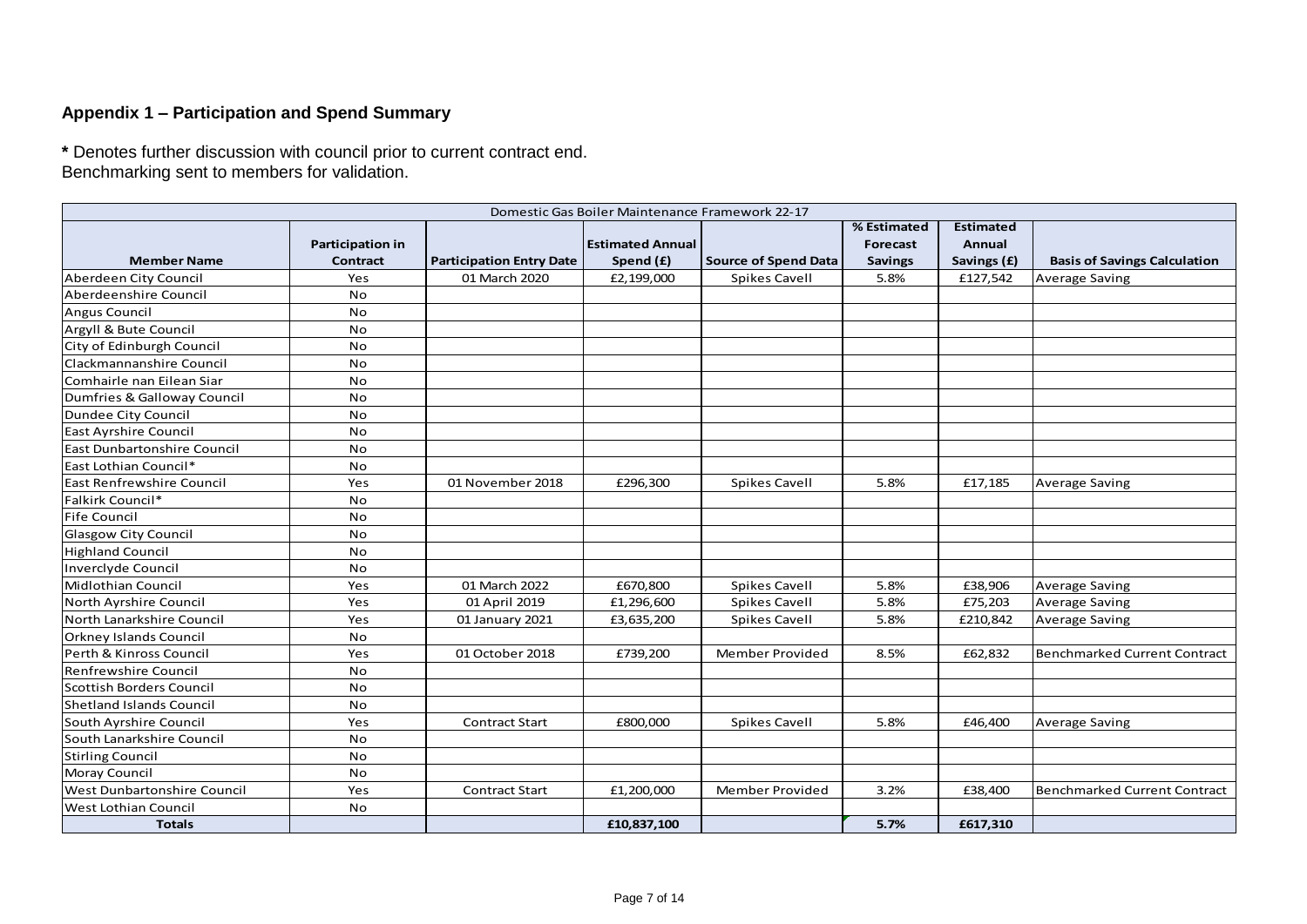| Domestic Gas Boiler Maintenance Framework 22-17 |                              |                                 |                                      |                      |                                |                            |                                     |  |  |  |
|-------------------------------------------------|------------------------------|---------------------------------|--------------------------------------|----------------------|--------------------------------|----------------------------|-------------------------------------|--|--|--|
| <b>Associate Member Name</b>                    | Participation in<br>Contract | <b>Participation Entry Date</b> | <b>Estimated Annual</b><br>Spend (£) | Source of Spend Data | % Estimated<br><b>Forecast</b> | <b>Estimated</b><br>Annual | <b>Basis of Savings Calculation</b> |  |  |  |
| <b>Bield Group</b>                              | Yes                          | <b>Contract Start</b>           | £430,600                             | Member Provided      | 2.4%                           | £10,334                    | Benchmarked Current Contract        |  |  |  |
| Dumfries & Galloway Housing<br>Partnership      | Yes                          | <b>Contract Start</b>           | £1,014,100                           | Member Provided      | 9.5%                           | £96,340                    | <b>Average Saving</b>               |  |  |  |
| <b>Clydebank Housing Association</b>            | Yes                          | <b>Contract Start</b>           | £112,600                             | Member Provided      | 9.5%                           | £10.697                    | <b>Average Saving</b>               |  |  |  |
| Ferguslie Park Housing Association              | Yes                          | <b>Contract Start</b>           | £79,200                              | Member Provided      | 16.7%                          | £13,226                    | Benchmarked Current Contract        |  |  |  |
| <b>Trust Housing Association</b>                | Yes                          | 01 April 2020                   | £257,800                             | Member Provided      | 9.5%                           | £24,491                    | <b>Average Saving</b>               |  |  |  |
| Hanover Housing Association                     | Yes                          | 01 July 2019                    | £80,000                              | Member Provided      | 9.5%                           | £7,600                     | <b>Average Saving</b>               |  |  |  |
| <b>Totals</b>                                   |                              |                                 | £1,974,300                           |                      | 8.2%                           | £162,688                   |                                     |  |  |  |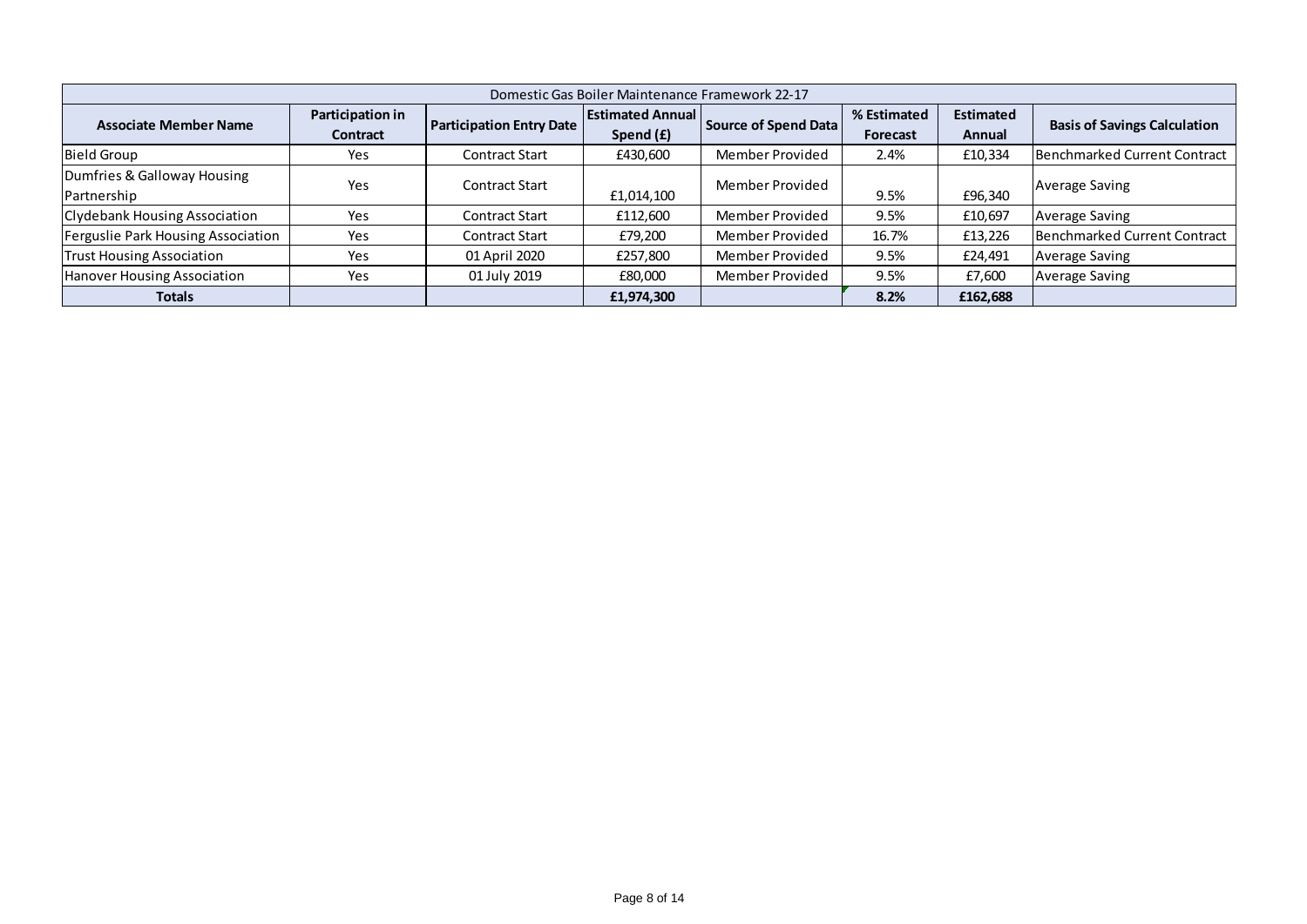# **Appendix 2 – List of Tenderers with SME status**

| Organisation                                                               | <b>Based</b>                                               | <b>SME status</b> |
|----------------------------------------------------------------------------|------------------------------------------------------------|-------------------|
| <b>British Gas Social Housing Limited</b><br>trading as PH Jones           | Maidenhead Road, Windsor, SL4<br>5GB                       | Large             |
| City Building (Contracts) LLP                                              | 350 Darnick Street, Glasgow, G21<br>4BA                    | Medium            |
| City Technical Services (UK) Limited                                       | 16 Clydesmill Place, Glasgow, G32<br>8RF                   | Medium            |
| Everwarm Ltd                                                               | 3-5 Melville Street Melville Street,<br>Edinburgh, EH3 7PE | Large             |
| <b>Gas Call Services Ltd</b>                                               | 2 Queenslie Court, Summerlee St,<br>G33 4DB                | Medium            |
| <b>IQA Operations Group Limited</b>                                        | 101 Abercorn Street, Paisley,<br>Renfrewshire, PA3 4AT     | Medium            |
| <b>James Frew Limited</b>                                                  | 83 New Street, Stevenston, KA20<br>3HD                     | Small             |
| O'Neil Gas Services Limited                                                | 55 Green Street, Ayr, KA8 8BQ                              | Small             |
| Richard Irvin & Sons Limited, trading<br>as Richard Irvin Energy Solutions | 58 Howard Street, North Shields,<br>Tyne & Wear, NE30 1AL  | Large             |
| Saltire Facilities Management Limited                                      | 10 James Street, Bellshill, ML4 3LU                        | Medium            |
| <b>WRB Gas (Contracts) Ltd</b>                                             | 40 N Ellen St, Dundee, DD3 7DH                             | Medium            |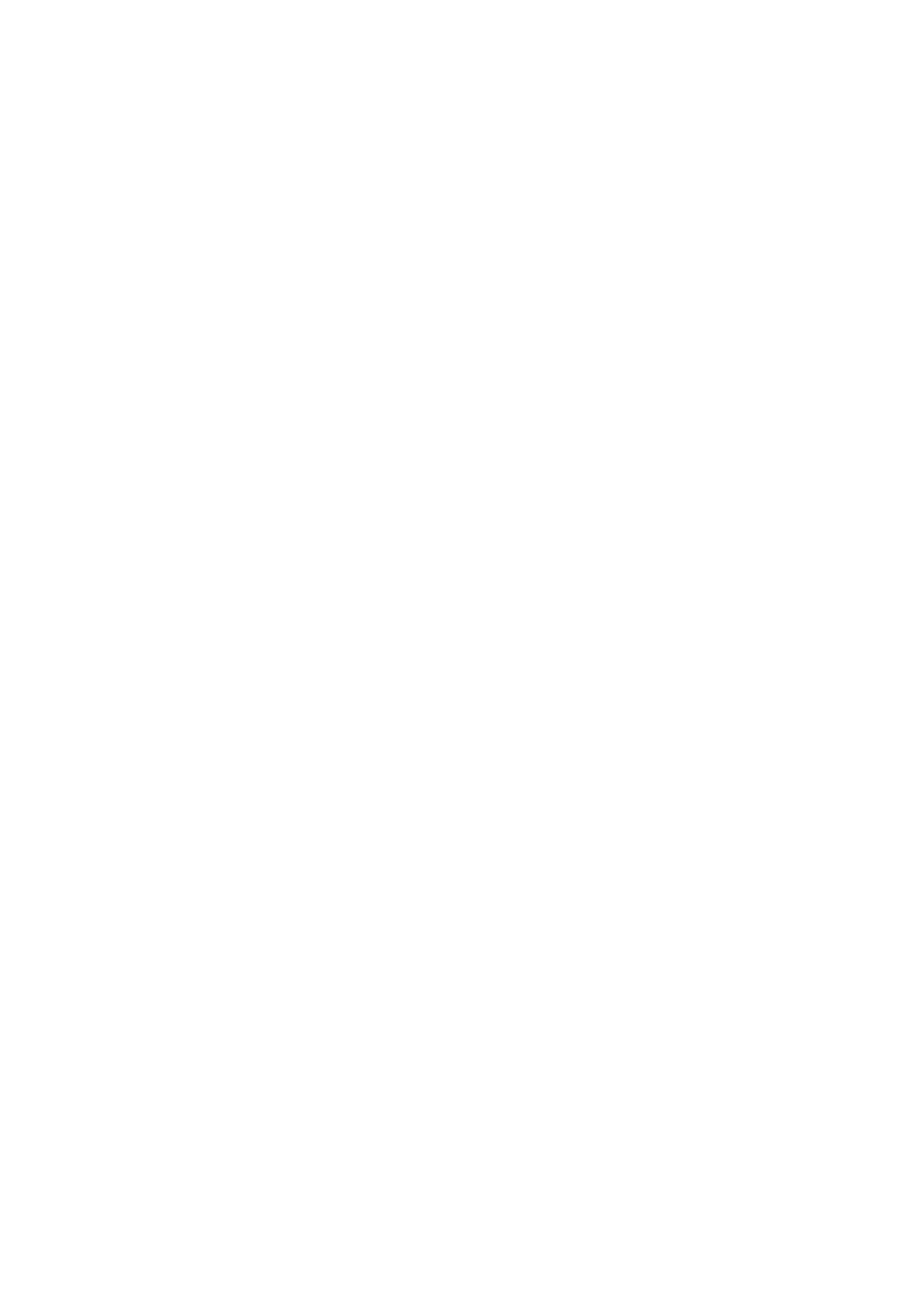# **Appendix 3 – Scoring and Recommendations -**

| Lot 1 - Aberdeen City Council                                           |             |                       | Lot 2 - Aberdeenshire Council                                           |             |              |
|-------------------------------------------------------------------------|-------------|-----------------------|-------------------------------------------------------------------------|-------------|--------------|
| Supplier                                                                | Final Score | Recommended for Award | Supplier                                                                | Final Score | Recommended  |
| WRB Gas (Contracts) Limited                                             | 82.6        |                       | WRB Gas (Contracts) Limited                                             | 82.6        |              |
| Gas Call Services Limited                                               | 76.8        | $\mathbf{v}$          | Gas Call Services Limited                                               | 76.8        |              |
| Richard Irvin & Sons Limited, trading as Richard Irvin Energy Solutions | 76.8        | $\mathbf{v}$          | Richard Irvin & Sons Limited, trading as Richard Irvin Energy Solutions | 76.7        |              |
| Everwarm Limited                                                        | 75.2        | N                     | Everwarm Limited                                                        | 75.2        | N            |
| British Gas Social Housing Limited trading as PH Jones                  | 67.5        | N                     | British Gas Social Housing Limited trading as PH Jones                  | 67.5        | N            |
| Lot 3 - Angus Council                                                   |             |                       | Lot 4 - Argyll & Bute                                                   |             |              |
| Supplier                                                                | Final Score | Recommended for Award | Supplier                                                                | Final Score | Recommended  |
| WRB Gas (Contracts) Limited                                             | 82.6        |                       | Richard Irvin & Sons Limited, trading as Richard Irvin Energy Solutions | 82.7        |              |
| Richard Irvin & Sons Limited, trading as Richard Irvin Energy Solutions | 78.2        | $\mathbf{v}$          | IQA Operations Group Limited                                            | 53.7        | N            |
| Gas Call Services Limited                                               | 76.8        | N                     |                                                                         |             |              |
| Saltire Facilities Management Limited                                   | 76.8        | N                     |                                                                         |             |              |
| Everwarm Limited                                                        | 76.4        | N                     |                                                                         |             |              |
| British Gas Social Housing Limited trading as PH Jones                  | 75.4        | N                     |                                                                         |             |              |
| Lot 5 - City of Edinburgh                                               |             |                       | Lot 6 - Clackmannanshire Council                                        |             |              |
| Supplier                                                                | Final Score | Recommended for award | Supplier                                                                | Final Score | Recommended  |
| WRB Gas (Contracts) Limited                                             | 82.6        |                       | Gas Call Services Limited                                               | 81.8        |              |
| Richard Irvin & Sons Limited, trading as Richard Irvin Energy Solutions | 80.4        | $\mathbf{v}$          | WRB Gas (Contracts) Limited                                             | 60.0        | $\checkmark$ |
| Saltire Facilities Management Limited                                   | 80.2        | $\mathbf{v}$          | Saltire Facilities Management Limited                                   | 58.1        | N            |
| James Frew Limited                                                      | 78.8        |                       | James Frew Limited                                                      | 58.1        | N            |
| Gas Call Services Limited                                               | 76.8        | N                     | City Technical Services (UK) Limited                                    | 56.0        | N            |
| Everwarm Limited                                                        | 76.5        | N                     | Richard Irvin & Sons Limited, trading as Richard Irvin Energy Solutions | 54.4        | N            |

| Lot 1 - Aberdeen City Council          |      |                                   | Lot 2 - Aberdeenshire Council                                           |      |                                   |  |  |
|----------------------------------------|------|-----------------------------------|-------------------------------------------------------------------------|------|-----------------------------------|--|--|
| Supplier                               |      | Final Score Recommended for Award | Supplier                                                                |      | Final Score Recommended for Award |  |  |
|                                        | 82.6 |                                   | WRB Gas (Contracts) Limited                                             | 82.6 |                                   |  |  |
|                                        | 76.8 |                                   | Gas Call Services Limited                                               | 76.8 |                                   |  |  |
| ding as Richard Irvin Energy Solutions | 76.8 |                                   | Richard Irvin & Sons Limited, trading as Richard Irvin Energy Solutions | 76.7 |                                   |  |  |
|                                        | 75.2 |                                   | Everwarm Limited                                                        | 75.2 |                                   |  |  |
| ted trading as PH Jones                | 67.5 |                                   | British Gas Social Housing Limited trading as PH Jones                  | 67.5 |                                   |  |  |

| Lot 3 - Angus Council                  |                                   |  | Lot 4 - Argyll & Bute                                                   |             |                       |
|----------------------------------------|-----------------------------------|--|-------------------------------------------------------------------------|-------------|-----------------------|
| Supplier                               | Final Score Recommended for Award |  | Supplier                                                                | Final Score | Recommended for Award |
|                                        | 82.6                              |  | Richard Irvin & Sons Limited, trading as Richard Irvin Energy Solutions | 82.         |                       |
| ding as Richard Irvin Energy Solutions | 78.2                              |  | <b>IOA Operations Group Limited</b>                                     |             |                       |

| Lot 5 - City of Edinburgh                                               |                                   | Lot 6 - Clackmannanshire Council |                                                                         |             |             |  |
|-------------------------------------------------------------------------|-----------------------------------|----------------------------------|-------------------------------------------------------------------------|-------------|-------------|--|
| Supplier                                                                | Final Score Recommended for award |                                  | Supplier                                                                | Final Score | Recommended |  |
| WRB Gas (Contracts) Limited                                             | 82.6                              |                                  | Gas Call Services Limited                                               | 81.8        |             |  |
| Richard Irvin & Sons Limited, trading as Richard Irvin Energy Solutions | 80.4                              |                                  | WRB Gas (Contracts) Limited                                             | 60.0        |             |  |
| Saltire Facilities Management Limited                                   | 80.2                              |                                  | Saltire Facilities Management Limited                                   | 58.1        |             |  |
| James Frew Limited                                                      | 78.8                              |                                  | James Frew Limited                                                      | 58.1        |             |  |
| Gas Call Services Limited                                               | 76.8                              |                                  | City Technical Services (UK) Limited                                    | 56.0        |             |  |
| Everwarm Limited                                                        | 76.5                              |                                  | Richard Irvin & Sons Limited, trading as Richard Irvin Energy Solutions | 54.4        |             |  |
| British Gas Social Housing Limited trading as PH Jones                  | 74.1                              |                                  | Everwarm Limited                                                        | 53.5        |             |  |
| City Technical Services (UK) Limited                                    | 74.1                              |                                  | British Gas Social Housing Limited trading as PH Jones                  | 52.6        |             |  |

| 7 - Comhairle nan Eilean<br>Lot 7                                       | Lot 8 - Dumfries & Galloway |                                   |                                       |             |             |
|-------------------------------------------------------------------------|-----------------------------|-----------------------------------|---------------------------------------|-------------|-------------|
| Supplier                                                                |                             | Final Score Recommended for Award | Supplier                              | Final Score | Recommended |
| Richard Irvin & Sons Limited, trading as Richard Irvin Energy Solutions | 82.7                        |                                   | Saltire Facilities Management Limited | 33.t        |             |
| IQA Operations Group Limited                                            | 61.6                        |                                   | James Frew Limited                    | 55.         |             |

| Lot 5 - City of Edinburgh              |      |                                   | Lot 6 - Clackmannanshire Council                                        |      |                                   |  |  |
|----------------------------------------|------|-----------------------------------|-------------------------------------------------------------------------|------|-----------------------------------|--|--|
| Supplier                               |      | Final Score Recommended for award | Supplier                                                                |      | Final Score Recommended for Award |  |  |
|                                        | 82.6 |                                   | Gas Call Services Limited                                               | 81.8 |                                   |  |  |
| ding as Richard Irvin Energy Solutions | 80.4 |                                   | WRB Gas (Contracts) Limited                                             | 60.0 |                                   |  |  |
| .imited                                | 80.2 |                                   | Saltire Facilities Management Limited                                   | 58.1 |                                   |  |  |
|                                        | 78.8 |                                   | James Frew Limited                                                      | 58.1 |                                   |  |  |
|                                        | 76.8 |                                   | City Technical Services (UK) Limited                                    | 56.0 |                                   |  |  |
|                                        | 76.5 |                                   | Richard Irvin & Sons Limited, trading as Richard Irvin Energy Solutions | 54.4 |                                   |  |  |
| ted trading as PH Jones                | 74.1 |                                   | Everwarm Limited                                                        | 53.5 |                                   |  |  |
| ted                                    | 74.1 |                                   | British Gas Social Housing Limited trading as PH Jones                  | 52.6 |                                   |  |  |

| Lot 7 - Comhairle nan Eilean           |      |                                   | Lot 8 - Dumfries & Galloway                                             |      |                                   |  |
|----------------------------------------|------|-----------------------------------|-------------------------------------------------------------------------|------|-----------------------------------|--|
| Supplier                               |      | Final Score Recommended for Award | Supplier                                                                |      | Final Score Recommended for Award |  |
| ding as Richard Irvin Energy Solutions | 82.7 |                                   | Saltire Facilities Management Limited                                   | 83.6 |                                   |  |
|                                        | 61.6 |                                   | James Frew Limited                                                      | 83.5 |                                   |  |
|                                        |      |                                   | Gas Call Services Limited                                               | 81.5 |                                   |  |
|                                        |      |                                   | British Gas Social Housing Limited trading as PH Jones                  | 79.8 |                                   |  |
|                                        |      |                                   | Richard Irvin & Sons Limited, trading as Richard Irvin Energy Solutions | 78.3 |                                   |  |
|                                        |      |                                   | City Technical Services (UK) Limited                                    | 73.1 |                                   |  |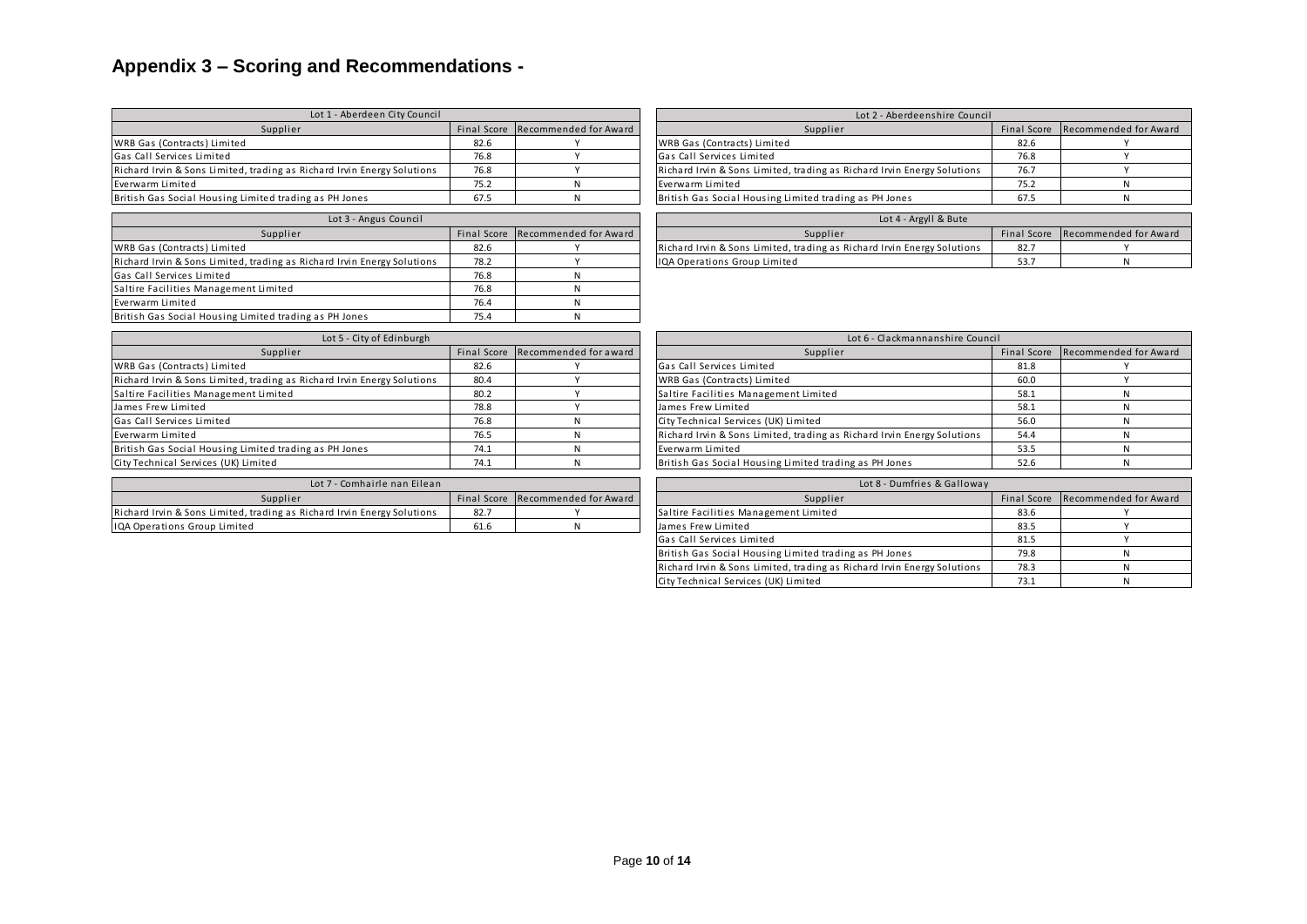| Lot 9 - Dundee City Council                                             | Lot 10 - East Ayrshire Council |                                   |                                                                         |             |             |
|-------------------------------------------------------------------------|--------------------------------|-----------------------------------|-------------------------------------------------------------------------|-------------|-------------|
| Supplier                                                                |                                | Final Score Recommended for Award | Supplier                                                                | Final Score | Recommended |
| WRB Gas (Contracts) Limited                                             | 82.6                           |                                   | O'Neil Gas Services Limited                                             | 81.8        |             |
| Richard Irvin & Sons Limited, trading as Richard Irvin Energy Solutions | 80.4                           |                                   | City Building (Contracts) LLP                                           | 76.7        |             |
| Saltire Facilities Management Limited                                   | 77.9                           |                                   | Saltire Facilities Management Limited                                   | 73.0        |             |
| Gas Call Services Limited                                               | 76.8                           |                                   | James Frew Limited                                                      | 73.0        |             |
| Everwarm Limited                                                        | 75.3                           |                                   | City Technical Services (UK) Limited                                    | 70.5        |             |
| British Gas Social Housing Limited trading as PH Jones                  | 74.1                           |                                   | Richard Irvin & Sons Limited, trading as Richard Irvin Energy Solutions | 69.0        |             |
| City Technical Services (UK) Limited                                    | 74.1                           |                                   | Gas Call Services Limited                                               | 68.8        |             |

| Lot 9 - Dundee City Council                                             |      |                                   | Lot 10 - East Ayrshire Council                                          |             |                       |
|-------------------------------------------------------------------------|------|-----------------------------------|-------------------------------------------------------------------------|-------------|-----------------------|
| Supplier                                                                |      | Final Score Recommended for Award | Supplier                                                                | Final Score | Recommended for Award |
| WRB Gas (Contracts) Limited                                             | 82.6 |                                   | O'Neil Gas Services Limited                                             | 81.8        |                       |
| Richard Irvin & Sons Limited, trading as Richard Irvin Energy Solutions | 80.4 |                                   | City Building (Contracts) LLP                                           | 76.7        |                       |
| Saltire Facilities Management Limited                                   | 77.9 |                                   | Saltire Facilities Management Limited                                   | 73.0        |                       |
| Gas Call Services Limited                                               | 76.8 |                                   | James Frew Limited                                                      | 73.0        |                       |
| Everwarm Limited                                                        | 75.3 |                                   | City Technical Services (UK) Limited                                    | 70.5        |                       |
| British Gas Social Housing Limited trading as PH Jones                  | 74.1 |                                   | Richard Irvin & Sons Limited, trading as Richard Irvin Energy Solutions | 69.0        |                       |
| City Technical Services (UK) Limited                                    | 74.1 |                                   | Gas Call Services Limited                                               | 68.8        |                       |
|                                                                         |      |                                   | British Gas Social Housing Limited trading as PH Jones                  | 64.9        |                       |
|                                                                         |      |                                   | Everwarm Limited                                                        | 63.7        |                       |

| Lot 11 - East Dunbartonshire Council                                    |      |                                   | Lot 12 - East Lothian Council                                           |      |                         |
|-------------------------------------------------------------------------|------|-----------------------------------|-------------------------------------------------------------------------|------|-------------------------|
| Supplier                                                                |      | Final Score Recommended for Award | Supplier                                                                |      | Final Score Recommended |
| City Building (Contracts) LLP                                           | 84.0 |                                   | James Frew Limited                                                      | 83.5 |                         |
| James Frew Limited                                                      | 77.1 |                                   | Saltire Facilities Management Limited                                   | 83.3 |                         |
| IQA Operations Group Limited                                            | 71.3 |                                   | Gas Call Services Limited                                               | 78.7 |                         |
| Richard Irvin & Sons Limited, trading as Richard Irvin Energy Solutions | 69.1 |                                   | City Technical Services (UK) Limited                                    | 76.3 |                         |
| Saltire Facilities Management Limited                                   | 68.8 |                                   | Everwarm Limited                                                        | 75.7 |                         |
| Gas Call Services Limited                                               | 68.7 |                                   | British Gas Social Housing Limited trading as PH Jones                  | 73.6 |                         |
| City Technical Services (UK) Limited                                    | 68.3 |                                   | Richard Irvin & Sons Limited, trading as Richard Irvin Energy Solutions | 73.2 |                         |
| Everwarm Limited                                                        | 67.2 |                                   |                                                                         |      |                         |
| British Gas Social Housing Limited trading as PH Jones                  | 62.3 |                                   |                                                                         |      |                         |

| Lot 13 - East Renfrewshire Council                                      |             |                       | Lot 14 - Falkirk Council                                                |                    |                    |
|-------------------------------------------------------------------------|-------------|-----------------------|-------------------------------------------------------------------------|--------------------|--------------------|
| Supplier                                                                | Final Score | Recommended for Award | Supplier                                                                | <b>Final Score</b> | <b>Recommended</b> |
| City Building (Contracts) LLP                                           | 84.0        |                       | WRB Gas (Contracts) Limited                                             | 82.6               |                    |
| James Frew Limited                                                      | 77.1        |                       | Saltire Facilities Management Limited                                   | 80.0               |                    |
| IQA Operations Group Limited                                            | 71.3        |                       | James Frew Limited                                                      | 78.8               |                    |
| Richard Irvin & Sons Limited, trading as Richard Irvin Energy Solutions | 69.5        |                       | City Technical Services (UK) Limited                                    | 78.2               |                    |
| Saltire Facilities Management Limited                                   | 68.8        |                       | Richard Irvin & Sons Limited, trading as Richard Irvin Energy Solutions | 77.1               |                    |
| Gas Call Services Limited                                               | 68.7        |                       | Gas Call Services Limited                                               | 76.8               |                    |
| City Technical Services (UK) Limited                                    | 68.3        |                       | British Gas Social Housing Limited trading as PH Jones                  | 75.4               |                    |
| Everwarm Limited                                                        | 66.3        |                       | Everwarm Limited                                                        | 75.3               |                    |
| British Gas Social Housing Limited trading as PH Jones                  | 62.3        |                       |                                                                         |                    |                    |

| Lot 15 - Fife Council                                                   |      |                                   | Lot 16 - Glasgow City Council                                           |                    |             |
|-------------------------------------------------------------------------|------|-----------------------------------|-------------------------------------------------------------------------|--------------------|-------------|
| Supplier                                                                |      | Final Score Recommended for Award | Supplier                                                                | <b>Final Score</b> | Recommended |
| WRB Gas (Contracts) Limited                                             | 82.6 |                                   | City Building (Contracts) LLP                                           | 84.0               |             |
| James Frew Limited                                                      | 78.8 |                                   | Richard Irvin & Sons Limited, trading as Richard Irvin Energy Solutions | 82.0               |             |
| Saltire Facilities Management Limited                                   | 77.9 |                                   | Saltire Facilities Management Limited                                   | 81.2               |             |
| Richard Irvin & Sons Limited, trading as Richard Irvin Energy Solutions | 77.1 |                                   | James Frew Limited                                                      | 80.3               |             |
| Gas Call Services Limited                                               | 76.8 |                                   | City Technical Services (UK) Limited                                    | 79.7               |             |
| British Gas Social Housing Limited trading as PH Jones                  | 74.1 |                                   | Gas Call Services Limited                                               | 78.4               |             |
| Everwarm Limited                                                        | 73.3 |                                   | Everwarm Limited                                                        | 78.0               |             |
|                                                                         |      |                                   |                                                                         | ___                |             |

| Lot 11 - East Dunbartonshire Council   |             |                       | Lot 12 - East Lothian Council                                           |      |                                   |
|----------------------------------------|-------------|-----------------------|-------------------------------------------------------------------------|------|-----------------------------------|
| Supplier                               | Final Score | Recommended for Award | Supplier                                                                |      | Final Score Recommended for Award |
|                                        | 84.0        |                       | James Frew Limited                                                      | 83.5 |                                   |
|                                        | 77.1        |                       | Saltire Facilities Management Limited                                   | 83.3 |                                   |
|                                        | 71.3        |                       | Gas Call Services Limited                                               | 78.7 |                                   |
| ding as Richard Irvin Energy Solutions | 69.1        |                       | City Technical Services (UK) Limited                                    | 76.3 |                                   |
| .imited                                | 68.8        |                       | Everwarm Limited                                                        | 75.7 |                                   |
|                                        | 68.7        |                       | British Gas Social Housing Limited trading as PH Jones                  | 73.6 |                                   |
| ted                                    | 68.3        |                       | Richard Irvin & Sons Limited, trading as Richard Irvin Energy Solutions | 73.2 |                                   |
|                                        | 572         | M                     |                                                                         |      |                                   |

| Lot 13 - East Renfrewshire Council     |             |                       | Lot 14 - Falkirk Council                                                |                    |                       |
|----------------------------------------|-------------|-----------------------|-------------------------------------------------------------------------|--------------------|-----------------------|
| Supplier                               | Final Score | Recommended for Award | Supplier                                                                | <b>Final Score</b> | Recommended for Award |
|                                        | 84.0        |                       | WRB Gas (Contracts) Limited                                             | 82.6               |                       |
|                                        | 77.1        |                       | Saltire Facilities Management Limited                                   | 80.0               |                       |
|                                        | 71.3        |                       | James Frew Limited                                                      | 78.8               |                       |
| ding as Richard Irvin Energy Solutions | 69.5        |                       | City Technical Services (UK) Limited                                    | 78.2               |                       |
| .imited                                | 68.8        |                       | Richard Irvin & Sons Limited, trading as Richard Irvin Energy Solutions | 77.1               |                       |
|                                        | 68.7        |                       | Gas Call Services Limited                                               | 76.8               |                       |
| ted                                    | 68.3        |                       | British Gas Social Housing Limited trading as PH Jones                  | 75.4               |                       |
|                                        | 66.3        |                       | Everwarm Limited                                                        | 75.3               |                       |

| Lot 15 - Fife Council                  |      |                                   | Lot 16 - Glasgow City Council                                           |             |                       |
|----------------------------------------|------|-----------------------------------|-------------------------------------------------------------------------|-------------|-----------------------|
| Supplier                               |      | Final Score Recommended for Award | Supplier                                                                | Final Score | Recommended for Award |
|                                        | 82.6 |                                   | City Building (Contracts) LLP                                           | 84.0        |                       |
|                                        | 78.8 |                                   | Richard Irvin & Sons Limited, trading as Richard Irvin Energy Solutions | 82.0        |                       |
| .imited                                | 77.9 |                                   | Saltire Facilities Management Limited                                   | 81.2        |                       |
| ding as Richard Irvin Energy Solutions | 77.1 |                                   | James Frew Limited                                                      | 80.3        |                       |
|                                        | 76.8 |                                   | City Technical Services (UK) Limited                                    | 79.7        |                       |
| ted trading as PH Jones                | 74.1 |                                   | Gas Call Services Limited                                               | 78.4        |                       |
|                                        | 73.3 |                                   | Everwarm Limited                                                        | 78.0        |                       |
|                                        |      |                                   | British Gas Social Housing Limited trading as PH Jones                  | 75.4        |                       |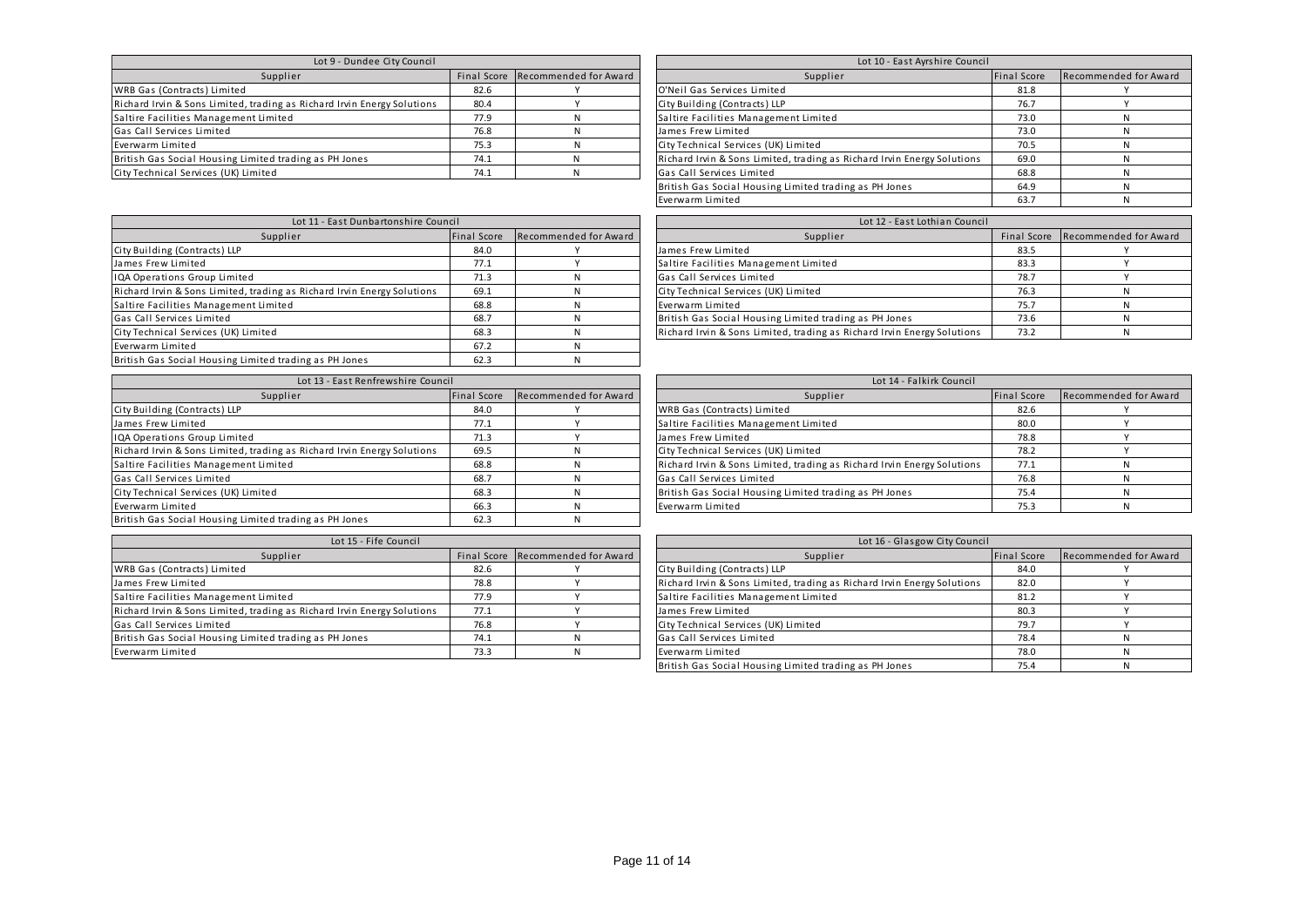| Lot 17 - Highland Council                                               |                    |                       | Lot 18 - Inverclyde Council           |                    |                    |
|-------------------------------------------------------------------------|--------------------|-----------------------|---------------------------------------|--------------------|--------------------|
| Supplier                                                                | <b>Final Score</b> | Recommended for Award | Supplier                              | <b>Final Score</b> | <b>Recommended</b> |
| Gas Call Services Limited                                               | 81.8               |                       | City Building (Contracts) LLP         | 84.0               |                    |
| Everwarm Limited                                                        | 78.6               |                       | Saltire Facilities Management Limited | 82.4               |                    |
| Richard Irvin & Sons Limited, trading as Richard Irvin Energy Solutions | 76.4               |                       | James Frew Limited                    | 80.3               |                    |

| Lot 17 - Highland Council              |                    |                       | Lot 18 - Inverclyde Council                                             |                    |                       |
|----------------------------------------|--------------------|-----------------------|-------------------------------------------------------------------------|--------------------|-----------------------|
| Supplier                               | <b>Final Score</b> | Recommended for Award | Supplier                                                                | <b>Final Score</b> | Recommended for Award |
|                                        | 81.8               |                       | City Building (Contracts) LLP                                           | 84.0               |                       |
|                                        | 78.6               |                       | Saltire Facilities Management Limited                                   | 82.4               |                       |
| ding as Richard Irvin Energy Solutions | 76.4               |                       | James Frew Limited                                                      | 80.3               |                       |
|                                        |                    |                       | City Technical Services (UK) Limited                                    | 79.7               |                       |
|                                        |                    |                       | Gas Call Services Limited                                               | 78.4               |                       |
|                                        |                    |                       | Richard Irvin & Sons Limited, trading as Richard Irvin Energy Solutions | 78.1               |                       |
|                                        |                    |                       | Everwarm Limited                                                        | 78.0               |                       |
|                                        |                    |                       | British Gas Social Housing Limited trading as PH Jones                  | 76.9               |                       |

| Lot 19 - Midlothian Council                                             |             | Lot 20 - Moray Council |                                                                         |                    |             |
|-------------------------------------------------------------------------|-------------|------------------------|-------------------------------------------------------------------------|--------------------|-------------|
| Supplier                                                                | Final Score | Recommended for Award  | Supplier                                                                | <b>Final Score</b> | Recommended |
| WRB Gas (Contracts) Limited                                             | 82.6        |                        | Richard Irvin & Sons Limited, trading as Richard Irvin Energy Solutions | 82.7               |             |
| James Frew Limited                                                      | 79.0        |                        | Everwarm Limited                                                        | 78.3               |             |
| Saltire Facilities Management Limited                                   | 78.9        |                        |                                                                         |                    |             |
| Gas Call Services Limited                                               | 74.5        |                        |                                                                         |                    |             |
| City Technical Services (UK) Limited                                    | 72.4        |                        |                                                                         |                    |             |
| Everwarm Limited                                                        | 71.8        |                        |                                                                         |                    |             |
| Richard Irvin & Sons Limited, trading as Richard Irvin Energy Solutions | 70.7        |                        |                                                                         |                    |             |
| British Gas Social Housing Limited trading as PH Jones                  | 69.9        |                        |                                                                         |                    |             |

| Everwarm Limited | 78.3 |  |
|------------------|------|--|
|                  |      |  |
|                  |      |  |
|                  |      |  |
|                  |      |  |
|                  |      |  |
|                  |      |  |
|                  |      |  |

Supplier Final Score Recommended for Award<br>
Final Score Recommended for Award

| Lot 21 - North Ayrshire Council                                         |             | Lot 22 - North Lanarkshire Council |                                                                         |             |             |
|-------------------------------------------------------------------------|-------------|------------------------------------|-------------------------------------------------------------------------|-------------|-------------|
| Supplier                                                                | Final Score | Recommended for Award              | Supplier                                                                | Final Score | Recommended |
| O'Neil Gas Services Limited                                             | 81.8        |                                    | City Building (Contracts) LLP                                           | 84.0        |             |
| City Building (Contracts) LLP                                           | 77.1        |                                    | Saltire Facilities Management Limited                                   | 82.4        |             |
| Saltire Facilities Management Limited                                   | 75.7        |                                    | James Frew Limited                                                      | 80.3        |             |
| James Frew Limited                                                      | 73.8        |                                    | City Technical Services (UK) Limited                                    | 79.7        |             |
| City Technical Services (UK) Limited                                    | 72.6        |                                    | Richard Irvin & Sons Limited, trading as Richard Irvin Energy Solutions | 78.5        |             |
| Richard Irvin & Sons Limited, trading as Richard Irvin Energy Solutions | 72.1        |                                    | Gas Call Services Limited                                               | 78.4        |             |
| Gas Call Services Limited                                               | 71.9        |                                    | British Gas Social Housing Limited trading as PH Jones                  | 76.9        |             |
| British Gas Social Housing Limited trading as PH Jones                  | 70.8        |                                    | Everwarm Limited                                                        | 74.7        |             |
| Everwarm Limited                                                        | 70.5        |                                    |                                                                         |             |             |

| Lot 23 - Orkney Islands Council                                         |             | Lot 24 - Perth & Kinross Council |                                                                         |                    |                    |
|-------------------------------------------------------------------------|-------------|----------------------------------|-------------------------------------------------------------------------|--------------------|--------------------|
| Supplier                                                                | Final Score | Recommended for Award            | Supplier                                                                | <b>Final Score</b> | <b>Recommended</b> |
| Richard Irvin & Sons Limited, trading as Richard Irvin Energy Solutions | 82.7        |                                  | WRB Gas (Contracts) Limited                                             |                    |                    |
| IQA Operations Group Limited                                            | 61.6        |                                  | Richard Irvin & Sons Limited, trading as Richard Irvin Energy Solutions | 77.9               |                    |

| Lot 21 - North Ayrshire Council        |             |                       | Lot 22 - North Lanarkshire Council                                      |             |                       |
|----------------------------------------|-------------|-----------------------|-------------------------------------------------------------------------|-------------|-----------------------|
| Supplier                               | Final Score | Recommended for Award | Supplier                                                                | Final Score | Recommended for Award |
|                                        | 81.8        |                       | City Building (Contracts) LLP                                           | 84.0        |                       |
|                                        | 77.1        |                       | Saltire Facilities Management Limited                                   | 82.4        |                       |
| .imited                                | 75.7        |                       | James Frew Limited                                                      | 80.3        |                       |
|                                        | 73.8        |                       | City Technical Services (UK) Limited                                    | 79.7        |                       |
| ted                                    | 72.6        |                       | Richard Irvin & Sons Limited, trading as Richard Irvin Energy Solutions | 78.5        |                       |
| ding as Richard Irvin Energy Solutions | 72.1        |                       | Gas Call Services Limited                                               | 78.4        |                       |
|                                        | 71.9        |                       | British Gas Social Housing Limited trading as PH Jones                  | 76.9        |                       |
| ted trading as PH Jones                | 70.8        |                       | Everwarm Limited                                                        | 74.7        |                       |

| Lot 23 - Orkney Islands Council        |             |                       | Lot 24 - Perth & Kinross Council                                        |             |                       |
|----------------------------------------|-------------|-----------------------|-------------------------------------------------------------------------|-------------|-----------------------|
| Supplier                               | Final Score | Recommended for Award | Supplier                                                                | Final Score | Recommended for Award |
| ding as Richard Irvin Energy Solutions | 82.7        |                       | WRB Gas (Contracts) Limited                                             | 82.6        |                       |
|                                        | 61.6        |                       | Richard Irvin & Sons Limited, trading as Richard Irvin Energy Solutions | 77.9        |                       |
|                                        |             |                       | Saltire Facilities Management Limited                                   | 76.3        |                       |
|                                        |             |                       | Gas Call Services Limited                                               | 74.5        |                       |
|                                        |             |                       | Everwarm Limited                                                        | 71.8        |                       |
|                                        |             |                       | British Gas Social Housing Limited trading as PH Jones                  | 69.9        |                       |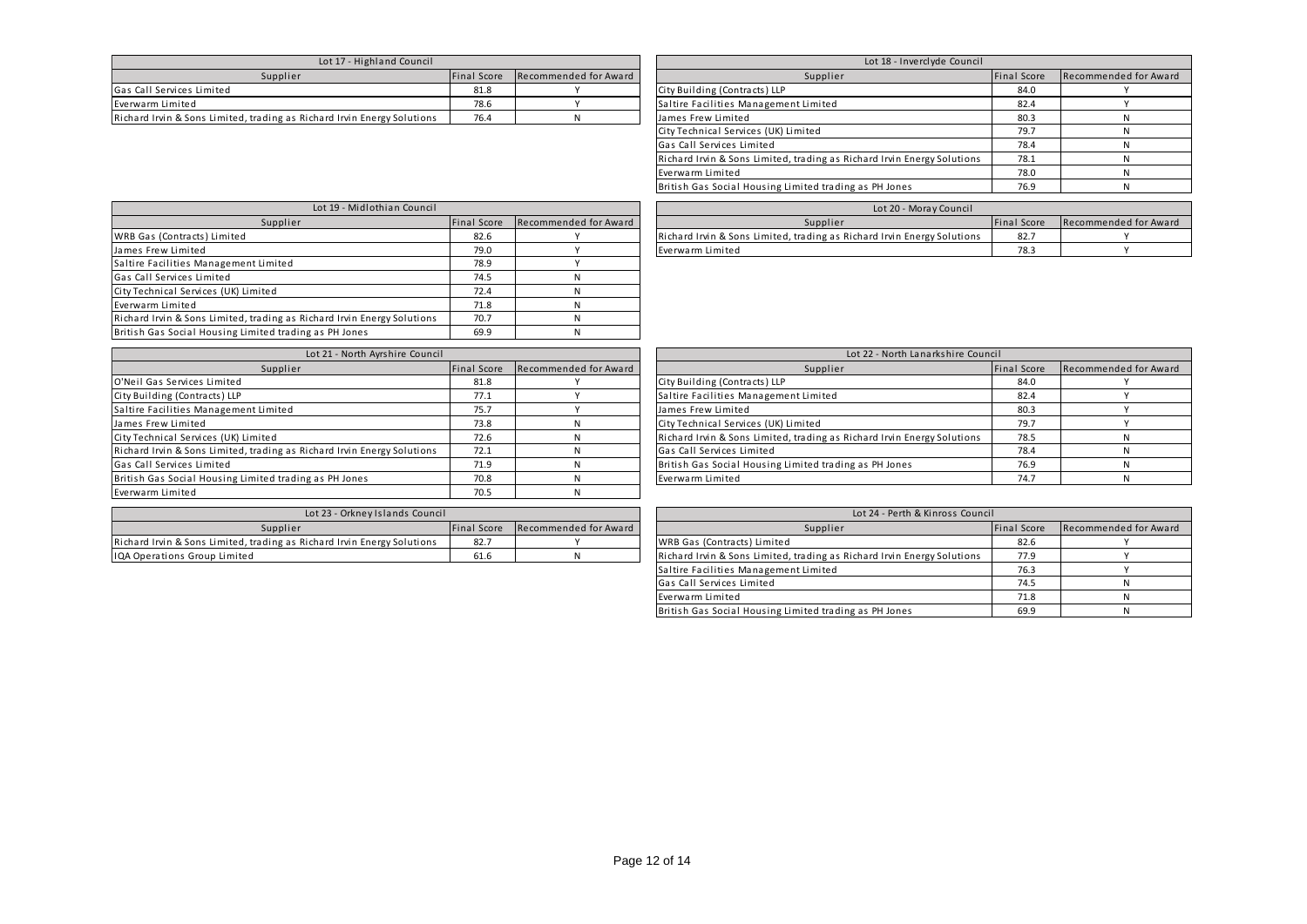| Lot 25 - Renfrewshire Council                                           |             | Lot 26 - Scottish Borders Council |                                                                         |             |             |
|-------------------------------------------------------------------------|-------------|-----------------------------------|-------------------------------------------------------------------------|-------------|-------------|
| Supplier                                                                | Final Score | Recommended for Award             | Supplier                                                                | Final Score | Recommended |
| City Building (Contracts) LLP                                           | 84.0        |                                   | Saltire Facilities Management Limited                                   | 82.1        |             |
| James Frew Limited                                                      | 77.1        |                                   | Gas Call Services Limited                                               | 81.8        |             |
| IQA Operations Group Limited                                            | 71.3        |                                   | British Gas Social Housing Limited trading as PH Jones                  | 80.6        |             |
| Richard Irvin & Sons Limited, trading as Richard Irvin Energy Solutions | 69.5        |                                   | Everwarm Limited                                                        | 78.6        |             |
| Saltire Facilities Management Limited                                   | 68.8        |                                   | Richard Irvin & Sons Limited, trading as Richard Irvin Energy Solutions | 75.9        |             |
| Gas Call Services Limited                                               | 68.7        |                                   |                                                                         |             |             |
| City Technical Services (UK) Limited                                    | 68.3        |                                   |                                                                         |             |             |
| Everwarm Limited                                                        | 66.3        |                                   |                                                                         |             |             |
| British Gas Social Housing Limited trading as PH Jones                  | 62.3        |                                   |                                                                         |             |             |

| Lot 25 - Renfrewshire Council          |             |                       | Lot 26 - Scottish Borders Council                                       |                    |                       |  |  |
|----------------------------------------|-------------|-----------------------|-------------------------------------------------------------------------|--------------------|-----------------------|--|--|
| Supplier                               | Final Score | Recommended for Award | Supplier                                                                | <b>Final Score</b> | Recommended for Award |  |  |
|                                        | 84.0        |                       | Saltire Facilities Management Limited                                   | 82.1               |                       |  |  |
|                                        | 77.1        |                       | Gas Call Services Limited                                               | 81.8               |                       |  |  |
|                                        | 71.3        |                       | British Gas Social Housing Limited trading as PH Jones                  | 80.6               |                       |  |  |
| ding as Richard Irvin Energy Solutions | 69.5        |                       | Everwarm Limited                                                        | 78.6               |                       |  |  |
| .imited                                | 68.8        |                       | Richard Irvin & Sons Limited, trading as Richard Irvin Energy Solutions | 75.9               |                       |  |  |
|                                        |             |                       |                                                                         |                    |                       |  |  |

| - Shetland Islands<br>Lot 27                                            |            |  |  | Lot 28 - 1<br>- South Ayrshire Council |             |                 |
|-------------------------------------------------------------------------|------------|--|--|----------------------------------------|-------------|-----------------|
| Supplier<br><b>Recommended for Award</b><br>Final Score                 |            |  |  | Supplier                               | Final Score | Reco<br>mmender |
| Richard Irvin & Sons Limited, trading as Richard Irvin Energy Solutions | ---<br>oz. |  |  | O'Nei<br>l Gas Services Limited        | 01.         |                 |

| Lot 27 - Shetland Islands              |             |                       | Lot 28 - South Ayrshire Council                                         |                    |                       |
|----------------------------------------|-------------|-----------------------|-------------------------------------------------------------------------|--------------------|-----------------------|
| Supplier                               | Final Score | Recommended for Award | Supplier                                                                | <b>Final Score</b> | Recommended for Award |
| ding as Richard Irvin Energy Solutions | 82.7        |                       | O'Neil Gas Services Limited                                             | 81.8               |                       |
|                                        |             |                       | City Building (Contracts) LLP                                           | 76.7               |                       |
|                                        |             |                       | Saltire Facilities Management Limited                                   | 73.0               |                       |
|                                        |             |                       | James Frew Limited                                                      | 73.0               |                       |
|                                        |             |                       | City Technical Services (UK) Limited                                    | 70.5               |                       |
|                                        |             |                       | Richard Irvin & Sons Limited, trading as Richard Irvin Energy Solutions | 69.2               |                       |
|                                        |             |                       | Gas Call Services Limited                                               | 68.8               |                       |
|                                        |             |                       | Everwarm Limited                                                        | 66.5               |                       |
|                                        |             |                       | British Gas Social Housing Limited trading as PH Jones                  | 64.9               |                       |

| Lot 29 - South Lanarkshire Council                                      |             | Lot 30 - Stirling Council |                                                                         |             |             |
|-------------------------------------------------------------------------|-------------|---------------------------|-------------------------------------------------------------------------|-------------|-------------|
| Supplier                                                                | Final Score | Recommended for Award     | Supplier                                                                | Final Score | Recommended |
| City Building (Contracts) LLP                                           | 84.0        |                           | WRB Gas (Contracts) Limited                                             | 82.6        |             |
| Saltire Facilities Management Limited                                   | 82.4        |                           | James Frew Limited                                                      | 79.0        |             |
| James Frew Limited                                                      | 80.3        |                           | Saltire Facilities Management Limited                                   | 76.3        |             |
| City Technical Services (UK) Limited                                    | 79.7        |                           | Richard Irvin & Sons Limited, trading as Richard Irvin Energy Solutions | 74.7        |             |
| Gas Call Services Limited                                               | 78.4        |                           | Gas Call Services Limited                                               | 74.5        |             |
| Everwarm Limited                                                        | 76.7        |                           | City Technical Services (UK) Limited                                    | 72.4        |             |
| Richard Irvin & Sons Limited, trading as Richard Irvin Energy Solutions | 76.0        |                           | Everwarm Limited                                                        | 71.8        |             |
| British Gas Social Housing Limited trading as PH Jones                  | 75.4        |                           | British Gas Social Housing Limited trading as PH Jones                  | 69.9        |             |

| Lot 31 - West Dunbartonshire Council                                    |             | Lot 32 - West Lothian Council |                                                                         |                    |             |
|-------------------------------------------------------------------------|-------------|-------------------------------|-------------------------------------------------------------------------|--------------------|-------------|
| Supplier                                                                | Final Score | Recommended for Award         | Supplier                                                                | <b>Final Score</b> | Recommended |
| City Building (Contracts) LLP                                           | 84.0        |                               | WRB Gas (Contracts) Limited                                             | 82.6               |             |
| Saltire Facilities Management Limited                                   | 81.8        |                               | Saltire Facilities Management Limited                                   | 80.8               |             |
| James Frew Limited                                                      | 80.3        |                               | James Frew Limited                                                      | 78.8               |             |
| City Technical Services (UK) Limited                                    | 79.7        |                               | Gas Call Services Limited                                               | 76.8               |             |
| Gas Call Services Limited                                               | 78.4        |                               | Everwarm Limited                                                        | 76.5               |             |
| Everwarm Limited                                                        | 77.9        |                               | British Gas Social Housing Limited trading as PH Jones                  | 75.4               |             |
| British Gas Social Housing Limited trading as PH Jones                  | 76.9        |                               | Richard Irvin & Sons Limited, trading as Richard Irvin Energy Solutions | 73.6               |             |
| Richard Irvin & Sons Limited, trading as Richard Irvin Energy Solutions | 76.1        |                               | City Technical Services (UK) Limited                                    | 73.4               |             |

| Lot 29 - South Lanarkshire Council     |             |                       | Lot 30 - Stirling Council                                               |                    |                       |
|----------------------------------------|-------------|-----------------------|-------------------------------------------------------------------------|--------------------|-----------------------|
| Supplier                               | Final Score | Recommended for Award | Supplier                                                                | <b>Final Score</b> | Recommended for Award |
|                                        | 84.0        |                       | WRB Gas (Contracts) Limited                                             | 82.6               |                       |
| .imited                                | 82.4        |                       | James Frew Limited                                                      | 79.0               |                       |
|                                        | 80.3        |                       | Saltire Facilities Management Limited                                   | 76.3               |                       |
| ted                                    | 79.7        |                       | Richard Irvin & Sons Limited, trading as Richard Irvin Energy Solutions | 74.7               |                       |
|                                        | 78.4        |                       | Gas Call Services Limited                                               | 74.5               |                       |
|                                        | 76.7        |                       | City Technical Services (UK) Limited                                    | 72.4               |                       |
| ding as Richard Irvin Energy Solutions | 76.0        |                       | Everwarm Limited                                                        | 71.8               |                       |
| ted trading as PH Jones                | 75.4        |                       | British Gas Social Housing Limited trading as PH Jones                  | 69.9               |                       |

| Lot 31 - West Dunbartonshire Council   |             |                       | Lot 32 - West Lothian Council                                           |             |                       |  |  |
|----------------------------------------|-------------|-----------------------|-------------------------------------------------------------------------|-------------|-----------------------|--|--|
| Supplier                               | Final Score | Recommended for Award | Supplier                                                                | Final Score | Recommended for Award |  |  |
|                                        | 84.0        |                       | WRB Gas (Contracts) Limited                                             | 82.6        |                       |  |  |
| .imited                                | 81.8        |                       | Saltire Facilities Management Limited                                   | 80.8        |                       |  |  |
|                                        | 80.3        |                       | James Frew Limited                                                      | 78.8        |                       |  |  |
| ted                                    | 79.7        |                       | Gas Call Services Limited                                               | 76.8        |                       |  |  |
|                                        | 78.4        |                       | Everwarm Limited                                                        | 76.5        |                       |  |  |
|                                        | 77.9        |                       | British Gas Social Housing Limited trading as PH Jones                  | 75.4        |                       |  |  |
| ted trading as PH Jones                | 76.9        |                       | Richard Irvin & Sons Limited, trading as Richard Irvin Energy Solutions | 73.6        |                       |  |  |
| ding as Richard Irvin Energy Solutions | 76.1        |                       | City Technical Services (UK) Limited                                    | 73.4        |                       |  |  |